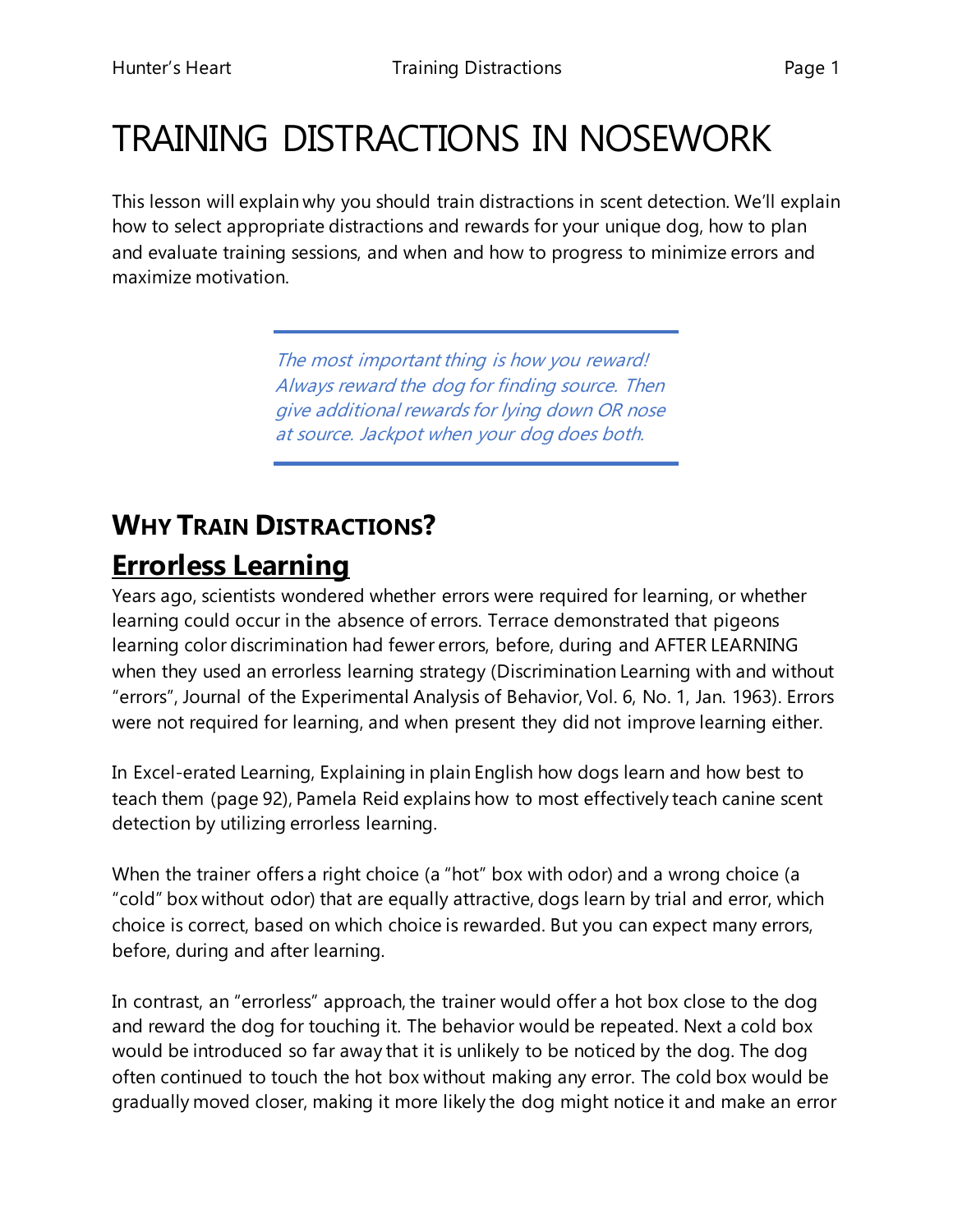by touching it, which would not be rewarded. Eventually the boxes would be in close proximity, when they would be equally attractive. Not only did dogs using this technique learn scent discrimination, but they made fewer errors before, during and after learning when compared to trial and error.

Therefore, to minimize errors by scent detection dogs, it's best to start by offering distractions (wrong choices) far away, so that they are unattractive, and then gradually move them closer to the right choice. Start distraction training with easy, lower value distractions, so the dog learns with as few errors as possible, before increasing the difficulty by offering medium value distractions. Save the most challenging distractions for last. It's in your power to control the environment for better odds of success and fewer errors!

#### **Expect Distractions in Nosework Competition**

In the beginning levels of nosework competition, odor will be present in a box, and there should be no intentional distractions. But in real life, there are always distractions for the dogs, including:

- a busy, novel trial location, sights and sounds
- strange new boxes that the dog may not even recognize as containers e.g. heart shaped box
- hides prepared by new people
- dogs nearby releasing pheromones that communicate everything from excitement to fear
- dogs that previously urinated in the area, etc.

In the higher levels of nosework competition, the judge is required to place intentional distractions in the search environment, so to pass, your dog needs to be able to work when distractions are present. For example, in Elite UKC Vehicle Searches, the handlers don't know the number of hides present (there are 3 or 4), and 3 distractions. Most judges make the distractions inaccessible, to prevent dogs from self-rewarding. Expect any food or toy distractions. For example, the judge can put roast beef in a ventilated metal tin (that has no odor) and secure that inside the muffler.

Dogs are not faulted for noticing any distraction, but it wastes time. For example, in K9 ABC Games Triple Odor Games, one judge put the target odor on a stuffed duck toy. My dog picked it up and carried around until he found the next hide, then dropped it. That performance, while not ideal, passed to earn the title and was not faulted. As it happens,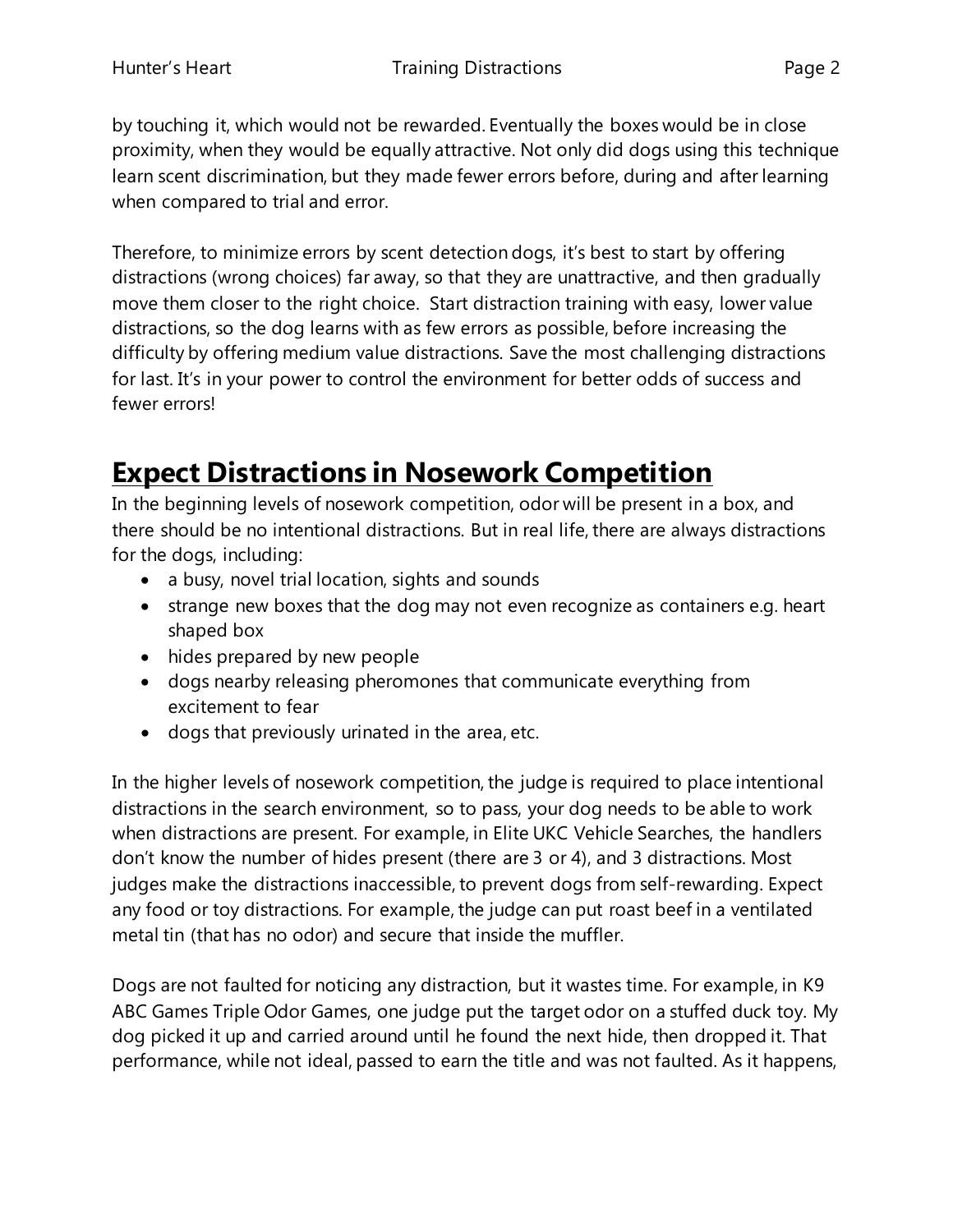that was the hardest possible distraction for my dog, since he carries a stuffed animal around as his reward for finishing all the searches!

## **Default Behavior**

Note in nosework competition, the dogs need to leave food and toy distractions in the search environment, to find the target odor, under time pressure. If the dog eats food on the floor or picks up the toy, the dog should not be faulted. The dog is allowed to notice the distraction, which they are likely to smell if they thoroughly search the area.

Many handlers train a "leave it" command, but we prefer not to rely on verbals. In my opinion, the ideal performance would be a dog that is so highly motivated by odor that he passes up an open bag of food to find target odor. This should be a default behavior, because the handler won't know the location of the distractions in blind searches. You don't want to have to say a verbal cue or command "leave it", but rather, it should be the dog's job to notice distractions and keep on working. This process of training reliable performance with distractions takes a long time, and lots of effort, but it's a lot more fun when you can trust your dog and count on success. As long as you don't give up and you don't push your dog too hard, you can treat it as a fun game, and celebrate the successes along the way.

## **WHEN TO TRAIN DISTRACTIONS Work One Thing at a Time**

When working distractions, that should be the only challenge present. You're offering your dog a simple choice to focus on the distraction or start searching. Set up your search to be fast and easy, so the dog quickly succeeds. Mark the instant of success (with a click or verbal "yes"), then have a huge party.

Don't use distractions that can scare or hurt the dog. Work on fear and reactivity issues separately from nosework.

## **Prerequisites for Training Distractions**

You need to establish and grow your dog's perceived value for odor recognition, searching and finding, before you test the value. Each challenge you select should be hard enough so that he tries harder, but is able to succeed. Your dog should be happy and continue to searching in the face of increased challenge that causes rewards to be delayed. The dog should not shut down and leave source. If you usually train off leash,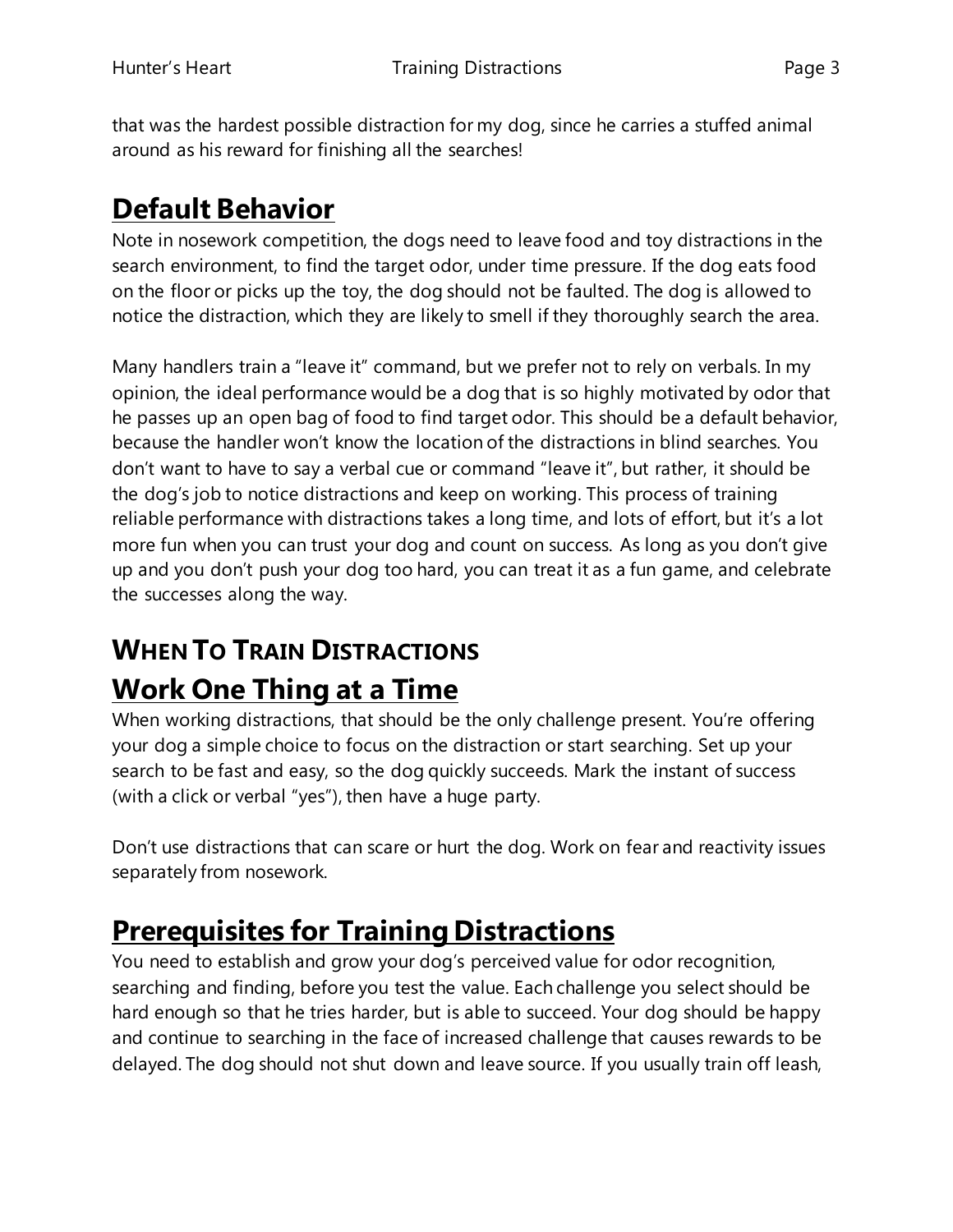this may be a good time to put the dog on leash and step on it so he can't quit, opt out and leave the training area.

#### **Comfort in Crazy-Making Environments**

Some environments are so distracting, dogs seem to forget all their training and lose their brain.

When you go to a distracting new environment with your dog, do and say nothing and wait. The length of time it takes for him to acknowledge you reflects how distracted he is. Don't work harder to make your dog pay attention, that's the dog's job. Your job is to control the environment to gradually and progressively introduce distractions in training, so that your dog can succeed. If your dog has a meltdown, you went too far too fast. Reset and make it easier. Think of how to break it down into smaller steps.

If your plan was to train 2 boxes with squeaky toy distractions, but the dog wont' pay attention to you or your rewards when you enter the environment, adjust your plan. Don't just forge ahead and get angry with your dog for failing. Instead, spend time allowing your dog to get accustomed to that environment, reward and then leave to take the pressure off so you can play. You can come back again, and progress gradually to the squeaky toy there.

All detection dogs need to learn to work through distractions in a stepwise fashion, including police K9's, military explosives detection dogs and working scent detection teams. Don't forget that you need to train your dog, then test them, in order to be able to trust the performance. Don't get angry, since it's not helpful. In the learning stage, you set your dog up for success. In the testing stage, you set your dog up to fail (while still making the challenge achievable). When you notice your dog making mistakes, that indicates a hole in your training. That's helpful information that you can fix. Go back and make a plan how to gradually improve the weak area.

Don't constantly raise the bar, making every session more difficult. Do a bit of crosstraining, alternating with motivational sessions in distraction free environments. If you work distractions Monday, your Tuesday session could focus on your handling skills, decreasing the delay between when the dog finds source and when you deliver the reward. Then Wednesday, you could work thresholds, and Thursday offer a distance challenge on the table, without odor. Vary the type and level of challenges so the dog never knows what to expect, succeeds often, and always looks forward to training.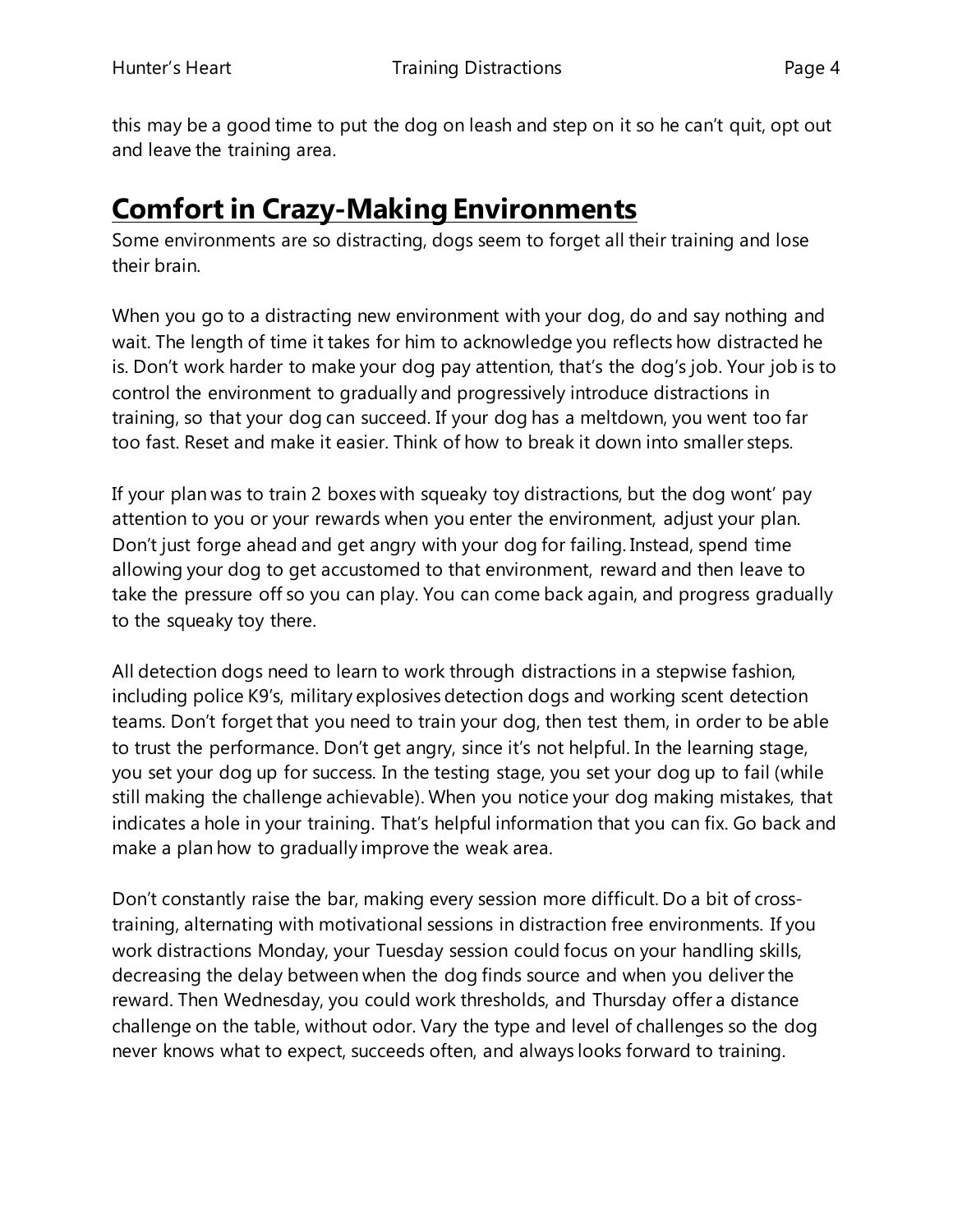## **It's Your Choice Games**

Before we consider training distractions in nosework, we teach the default behavior of leaving food and toy distractions away from nosework and odors. This is a very useful skill that helps throughout your dog's training, since the dog learns that when he sees food or toy that he wants, he can earn it by performing the target behavior.

- 1. Game 1 is ignoring food in the handler's open palm
- 2. Game 2 is ignoring food on the floor
- 3. Game 3 combines the 2 earlier its your choice games with odor. (Only do this with a dog that has a solid search and find it.) Present a hot box in one hand and a reward in your opposite hand. When the dog chooses to put his nose at to



source, click and move the hand holding the reward to deliver at source while you say "get it"

## **Structure Every Training Session**

As always, every training session should be structured as follows:

- 1. An easy warmup
- 2. ONE appropriate challenge
- 3. Fast, fun cooldown
- 4. Reward event

## **Be a Splitter, Not a Lumper**

To succeed in dog training, be a splitter not a lumper. When you're working on distractions, focus on distractions only. You MUST use a known hide location, not a blind search. If your dog has trouble with distractions and a 1 box search, adding 11 more boxes won't help. Do not follow distractions with a long, hard search, and then lump in duration of the indication.

When your dog succeeds at every component independently, then you can add them together. Be patient in the meantime, and go at your dog's speed. Celebrate all of your successes and you'll have a far more motivated partner.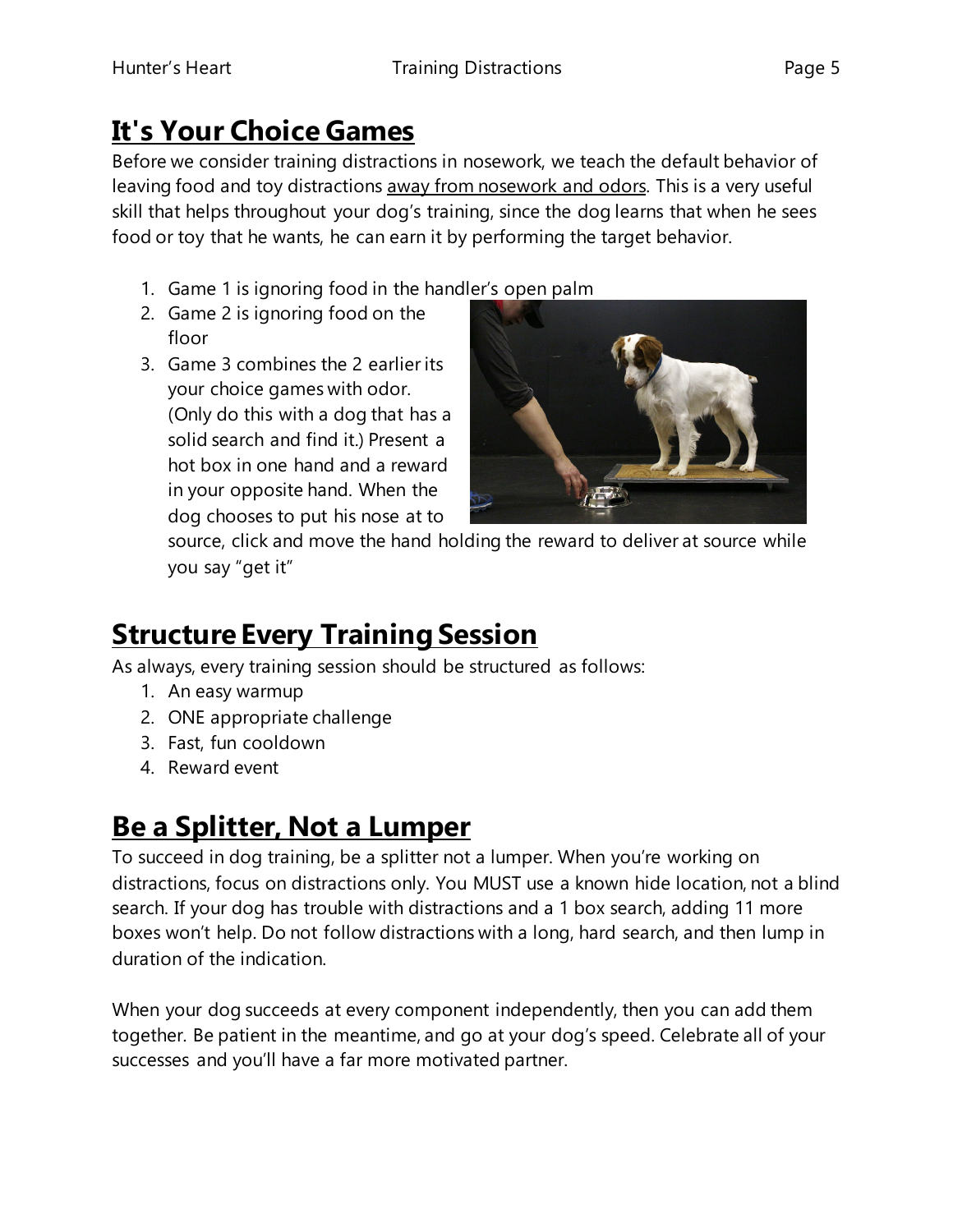#### **HOW TO TRAIN DISTRACTIONS Rewards Are the Most Important Thing**

If you only learn one thing from this course, the most important thing is to always reward the dog for finding it. The most frequent mistake I see in indication training is when handlers ignore it when the dog finds source. They wait and hope for something else. Their dog leaves or offers undesirable behaviors such as digging, biting, and leaving source. It is confusing and demotivational. This problem is prevented by rewarding the find it, and continuing to follow up with several more rewards for indicating.

Always reward the dog for finding source! If you don't, you risk losing the motivation to search and find.

While training an indication, don't push your dog. Reward lying down OR nose at source. Jackpot when your dog is lying down with his nose pressed into source. Over repetitions, the indication will improve.

Continue to deliver a random number of rewards at source, so the dog doesn't know what to expect. Having said that, if you deliver 10 rewards, the dog is more likely to just lie down. Over many repetitions, you'll notice the dog thinks less and lies down faster. That's when you can really cement the indication in your dog's mind.

> Always reward the dog for finding source! Relax your expectations on the indication, and jackpot when the dog lies down and places his nose at source.

## **Distraction Training Goals**

To train reliable scent detection performance, your dog needs to become accustomed to ignoring food and toy distractions in the environment. The most likely method to succeed is to start by training easy distractions that the dog barely notices, and gradually increase the level of challenge.

Eventually, we like to "train harder than we trial". So, we set high goals and train for all the distractions we can imagine, except for what could hurt or scare the dog. Then we feel well prepared, and competitions are fun and easy. We'll show you how.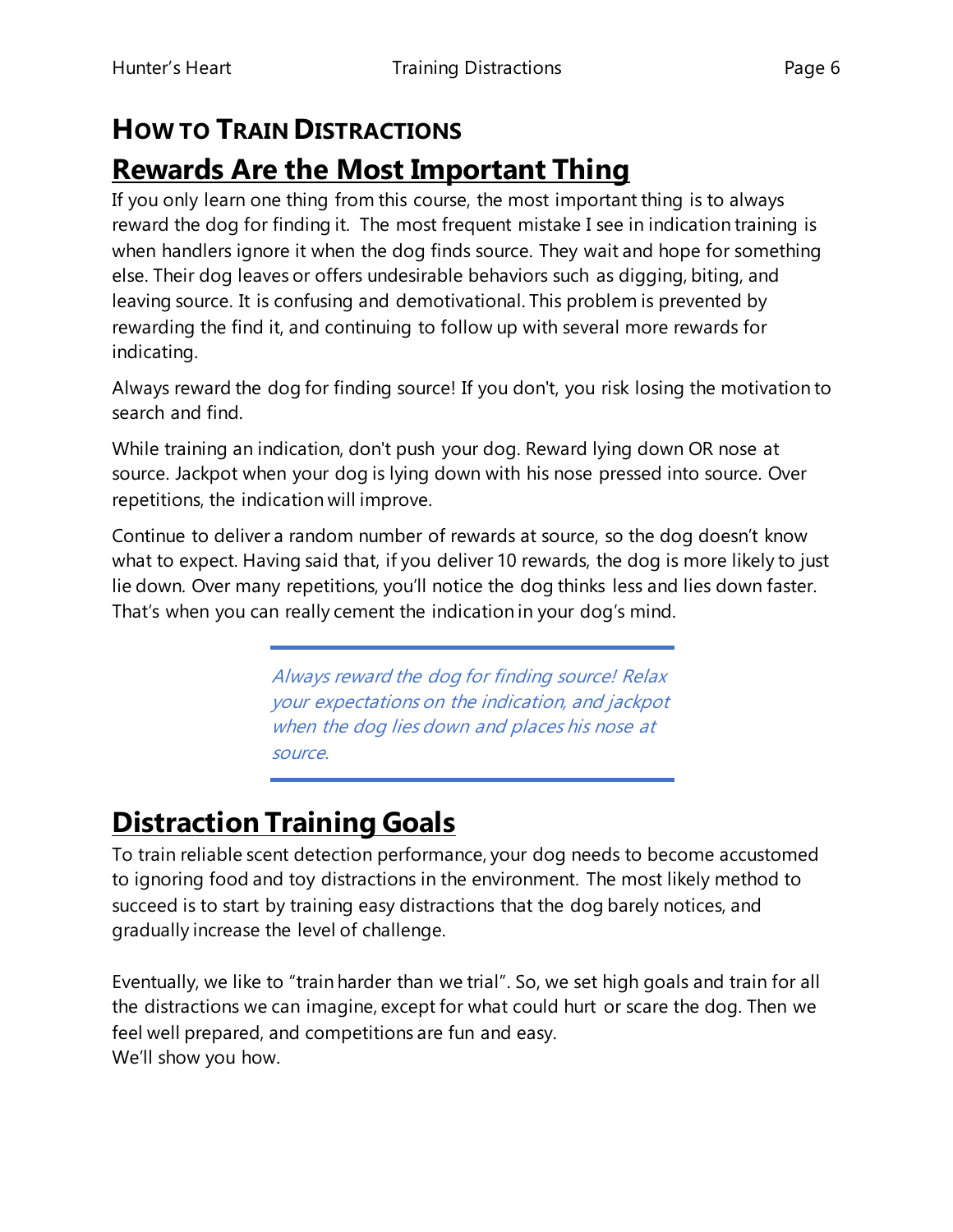## **Observe Distracted Sniffing vs. Sourcing**

Students often ask how they can tell the difference between when their dog is sniffing distractions versus when they're in odor. It's important to be able to:

- read your dog's body language, and
- train your dog to ignore distractions to get to odor.

Reading your dog takes practice, and every dog is different. By observing your dog's behavior on distractions when odor is absent, you'll start to develop your skills as a handler.

Set up a 10x10 feet area, without any odors, and take video if you can. Place various food and toy distractions in the area and watch your dog's body when he's sniffing the distractions.

Usually dogs have very different body language when "being doggy" and sniffing distractions. For example, my dog's tail freezes when he indicates with focused attention, he stands tall and rigid, and his breath slows or even pauses for a few seconds. In comparison, while sniffing distractions, his body language is more relaxed, he's not audibly sniffing, his tail wags slowly, and his body continues moves continuously. Sometimes when he finds a distraction, he exhales with a sharp, loud, audible snort. That sound doesn't occur when he is in odor (when you can hear his sniffing). Once you know some "tells" or clues that are characteristics of your dog when he's distracted, and you've trained a reliable indication separately, it's fairly easy to tell the difference between sniffing distraction and a change of behavior when the dog encounters odor.

Omit this step at your peril. The key to accelerated learning is comparing known distractors with searches when you know the location of the hide. Never forget that blind searches work on the handler and known searches work on the dog. Learn about body language and train your dog first, and then you can take that knowledge with you into blind searches later to work on your handling.

# **YOUR UNIQUE DOG**

#### **Create a Custom Distraction Training Plan**

What the steps look like in distraction training depend on the preferences of YOUR unique dog.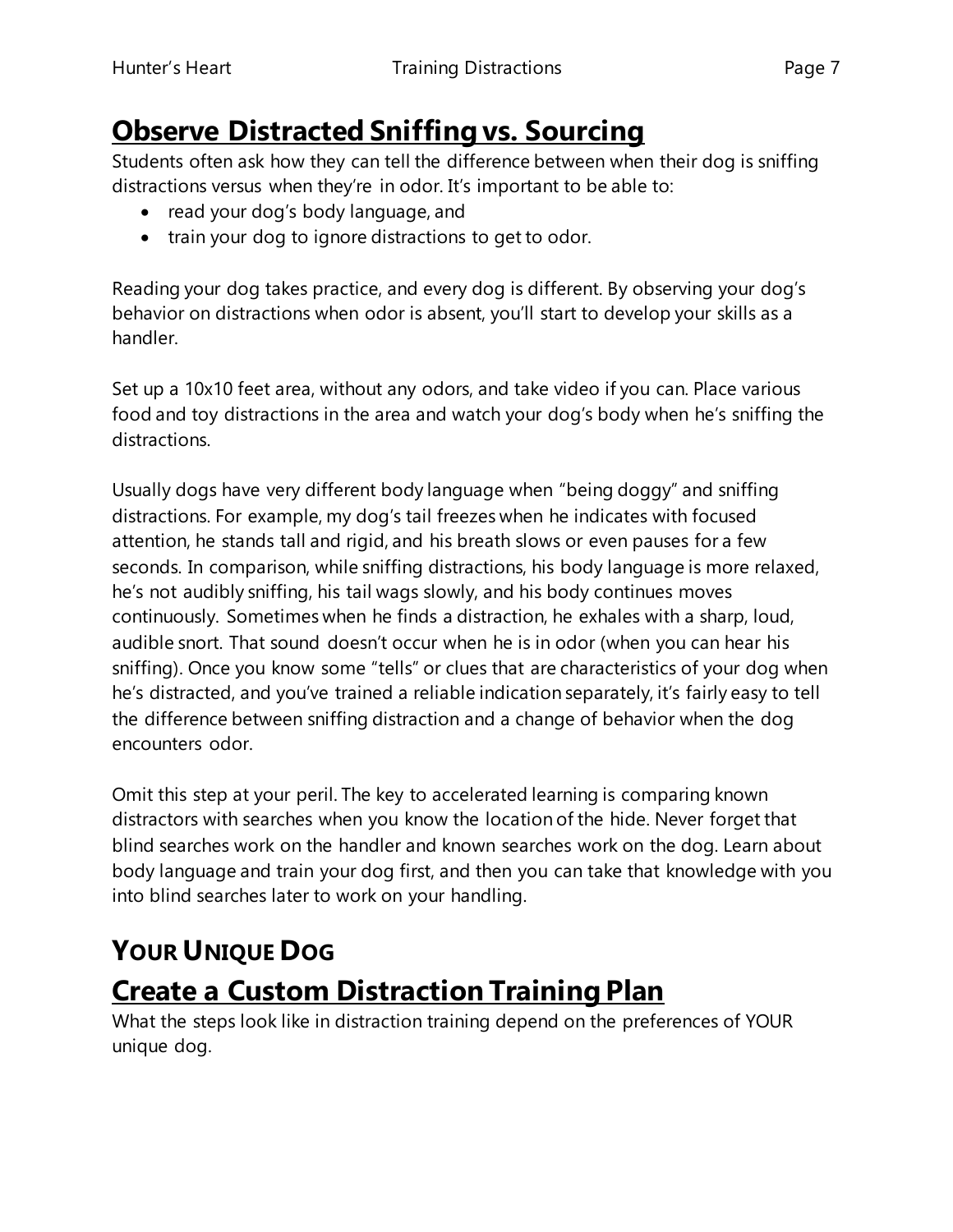Each individual dog has his own unique hierarchy of distractions. The dog's greatest reward is likely a very challenging distraction. For example, if my dog's favorite toy (plush duck toy) is placed in his path in front of the containers to be searched, and he has to ignore what he really wants, that is a huge distraction. In comparison, ignoring dry kibble in an unventilated transparent box, or just a strange box without odor, are far easier.

It's important not to train for other dogs' preferences, but to create a list for your dog's preferences today. This list will help you to create a plan for your dog's nosework training. The list can change at different life stages, but today you should be training the dog you have, not the one you had in the past or the one you want in the future.

## **Distractions Are a Drive Problem**

When a dog is distracted, that's essentially a drive problem. The dog is telling you that the distraction is more attractive than searching for odor. So, you need to develop a plan of how to control the environment and gradually introduce more appealing distractions, while making it likely that your dog can succeed, and earn even greater rewards.

## **Value: What's It Worth to You?**

The relative value of various rewards is determined entirely by the recipient. In a fun post, Susan Garrett likened value to finding money:

"How many people readying this, if you were walking to their car with your arms full holding grocery bags and saw a single penny on the ground would go to the effort of bending down to see if it was really only a penny or possibly something more? I would guess less than 1% of us would bother checking out the penny (perhaps the odd person that had superstitious reason for doing it), but from a "relative value to you" point of view, it is very likely we all would just keep walking with your arms full of groceries.

Now what if your arms were still full holding groceries and you saw a roll of \$100 bills lying in the street? Would you then go to the effort of adjusting your load so you could pick that up? I would think the vast majority of us would do so, possibly 99.9%? Even if you were a billionaire and the roll of hundreds were "chump change" to you, you would still likely pick it up. Why? Because even if you are wealthy money would carry great value [\(http://susangarrettdogagility.com/2011/01/respecting-the-value/,](http://susangarrettdogagility.com/2011/01/respecting-the-value/) downloaded Feb. 28, 2017)".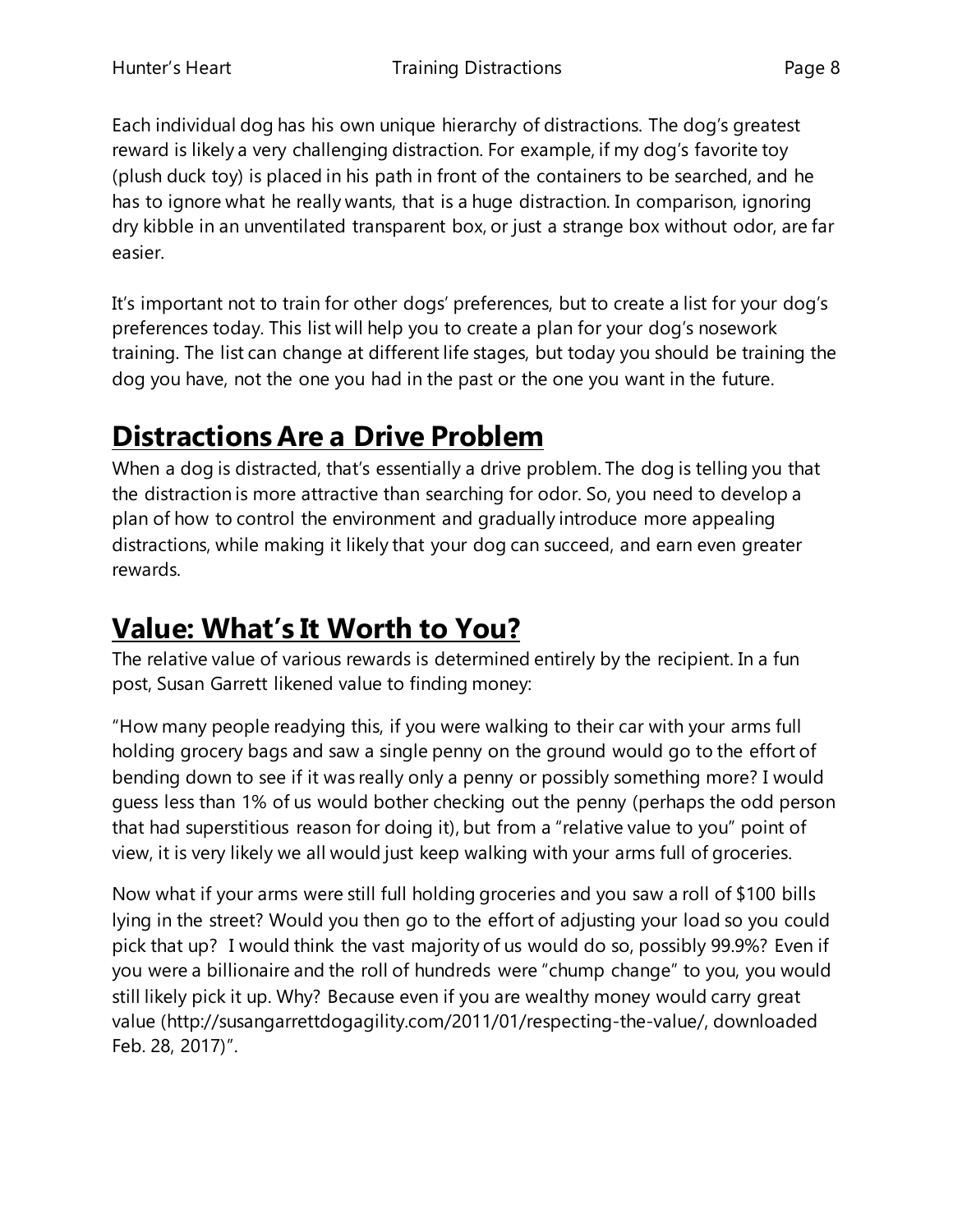When you start training a new behavior, use high value rewards (like \$100 bills) to build drive and motivation for the behavior. If you use uninteresting rewards (like pennies r monopoly money) that hold no value for the recipient, the work is not as appealing.

Once you've built the value, the next stage is to test the value. It's time to make it harder, to test the strength of the behavior by working through distractions in your training, and rewarding with even higher value rewards. If you introduce the distractions too early, before the dog has the positive association, it will be demotivational and confusing. So, the art of training is knowing when to make things easy, and when you do make them harder, to do so in small, achievable steps, without sacrificing motivation. Knowing the magnitude of distractions and the value of rewards is critical. (And of course, timing, reward placement, and controlling the environment continue to be building blocks for success.)

## **Uncover Your Dog's Hierarchy of Distractions**

Before you train your dog again, envision the most fun your dog has ever had. Picture a time when he ran the fastest you ever saw him. Was he chasing a rabbit? Or was he

salivating and apparently lost his mind obsessed over tripe? Are sticks his favorite thing? Would the distraction you'd hate most to encounter be squeaking toys?

The highest value items are like a doubleedged sword: they can act as the greatest reward, and the most challenging distraction.



Here's my list of distractions for my dog, Boo:

| <b>BOO'S DISTRACTIONS</b> |                                                           |                                                         |  |  |  |  |  |
|---------------------------|-----------------------------------------------------------|---------------------------------------------------------|--|--|--|--|--|
| Dog's name:               |                                                           | Date:                                                   |  |  |  |  |  |
| <b>Extremely</b>          | Stuffed duck toy                                          |                                                         |  |  |  |  |  |
| challenging               |                                                           | Thrown lotus ball (stuffable jackpot toy)               |  |  |  |  |  |
| distractions              | $\bullet$                                                 | Me playing with another one of my dogs                  |  |  |  |  |  |
| (would always             | $\bullet$                                                 | Me releasing another one of my dogs run from the car to |  |  |  |  |  |
| cause dog to fail)        | the off-leash park                                        |                                                         |  |  |  |  |  |
| <b>Difficult</b>          | $\bullet$                                                 | Weiner held in hand of a stranger                       |  |  |  |  |  |
| distractions that         | Rolled lotus ball                                         |                                                         |  |  |  |  |  |
| (would cause the          | Other dog in animated excited play session with their toy |                                                         |  |  |  |  |  |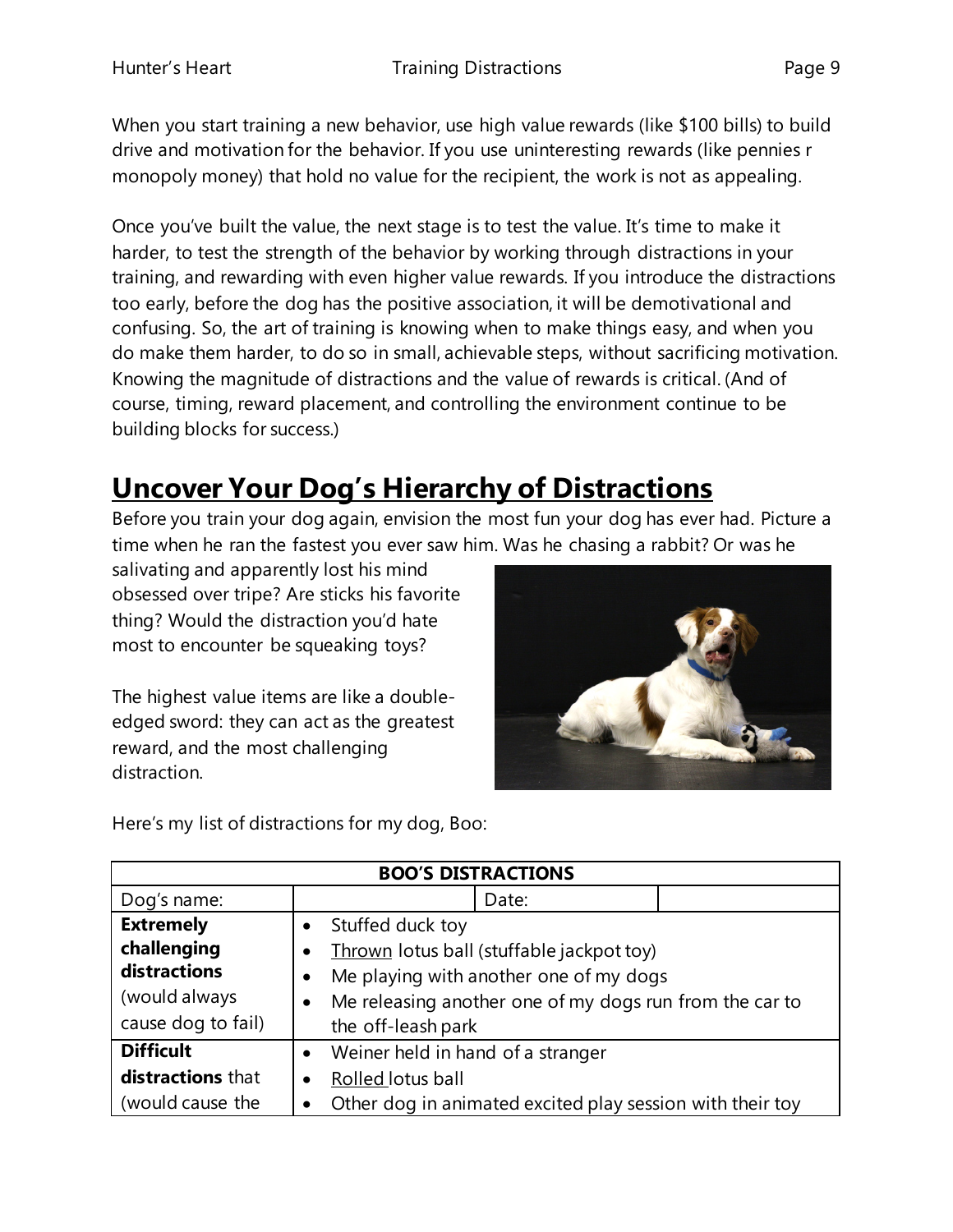| dog to fail              | Venison on the path he must run over to search objects<br>$\bullet$       |  |  |  |  |  |
|--------------------------|---------------------------------------------------------------------------|--|--|--|--|--|
| sometimes)               | Rabbit tug toy held in my hand, jerking about erratically                 |  |  |  |  |  |
| <b>Medium difficulty</b> | Dropped lotus ball<br>$\bullet$                                           |  |  |  |  |  |
| distractions             | Tennis ball<br>$\bullet$                                                  |  |  |  |  |  |
| (dog would notice        | Kong<br>$\bullet$                                                         |  |  |  |  |  |
| but get back to          | Chicken, wieners, cheese<br>$\bullet$                                     |  |  |  |  |  |
| work with time           | Multiple crinkled sheets of paper<br>$\bullet$                            |  |  |  |  |  |
| and/or                   | Creek, pool, or water source on a hot day<br>$\bullet$                    |  |  |  |  |  |
| encouragement)           | Dead bird<br>$\bullet$                                                    |  |  |  |  |  |
|                          | His open crate door, when his stuffed toy is waiting inside<br>$\bullet$  |  |  |  |  |  |
|                          | Tug toy on the ground                                                     |  |  |  |  |  |
|                          | Gunfire nearby<br>$\bullet$                                               |  |  |  |  |  |
|                          | Waiting his turn in a crate in the room where other dogs are<br>searching |  |  |  |  |  |
|                          | Waiting in his crate in my car until he's released to run to the          |  |  |  |  |  |
|                          | off-leash park first (before the other dogs)                              |  |  |  |  |  |
|                          | Strange new handler holding leash, cuing to search, and                   |  |  |  |  |  |
|                          | rewarding him                                                             |  |  |  |  |  |
|                          | Bunnies or birds running by the search area<br>$\bullet$                  |  |  |  |  |  |
|                          | Other animals' urine/feces in search area<br>$\bullet$                    |  |  |  |  |  |
| <b>Easy distractions</b> | Imitation crab meat<br>$\bullet$                                          |  |  |  |  |  |
| (dog would hardly        | Empty lotus ball held stationary in my hand<br>$\bullet$                  |  |  |  |  |  |
| notice, if at all)       | Hotdog in person's hand at start line<br>$\bullet$                        |  |  |  |  |  |
|                          | <b>Sticks</b><br>$\bullet$                                                |  |  |  |  |  |
|                          | Moving leaves                                                             |  |  |  |  |  |
|                          | Light shining                                                             |  |  |  |  |  |
|                          | Children running by                                                       |  |  |  |  |  |
|                          | Dead mouse                                                                |  |  |  |  |  |
|                          | One of my other dogs in a crate at the side of the search                 |  |  |  |  |  |
|                          | area                                                                      |  |  |  |  |  |
|                          | Hard toys inside a clear box on the start line                            |  |  |  |  |  |
|                          | Lightning                                                                 |  |  |  |  |  |
|                          | Waiting in my car while strange dogs are working                          |  |  |  |  |  |
|                          | Handler or other people standing inside a small area he                   |  |  |  |  |  |
|                          | needs to search and exerting social pressure                              |  |  |  |  |  |
|                          | Automobile traffic, trains, planes<br>Other handlers' cues                |  |  |  |  |  |
|                          | Empty bag of cat food in search area                                      |  |  |  |  |  |
|                          |                                                                           |  |  |  |  |  |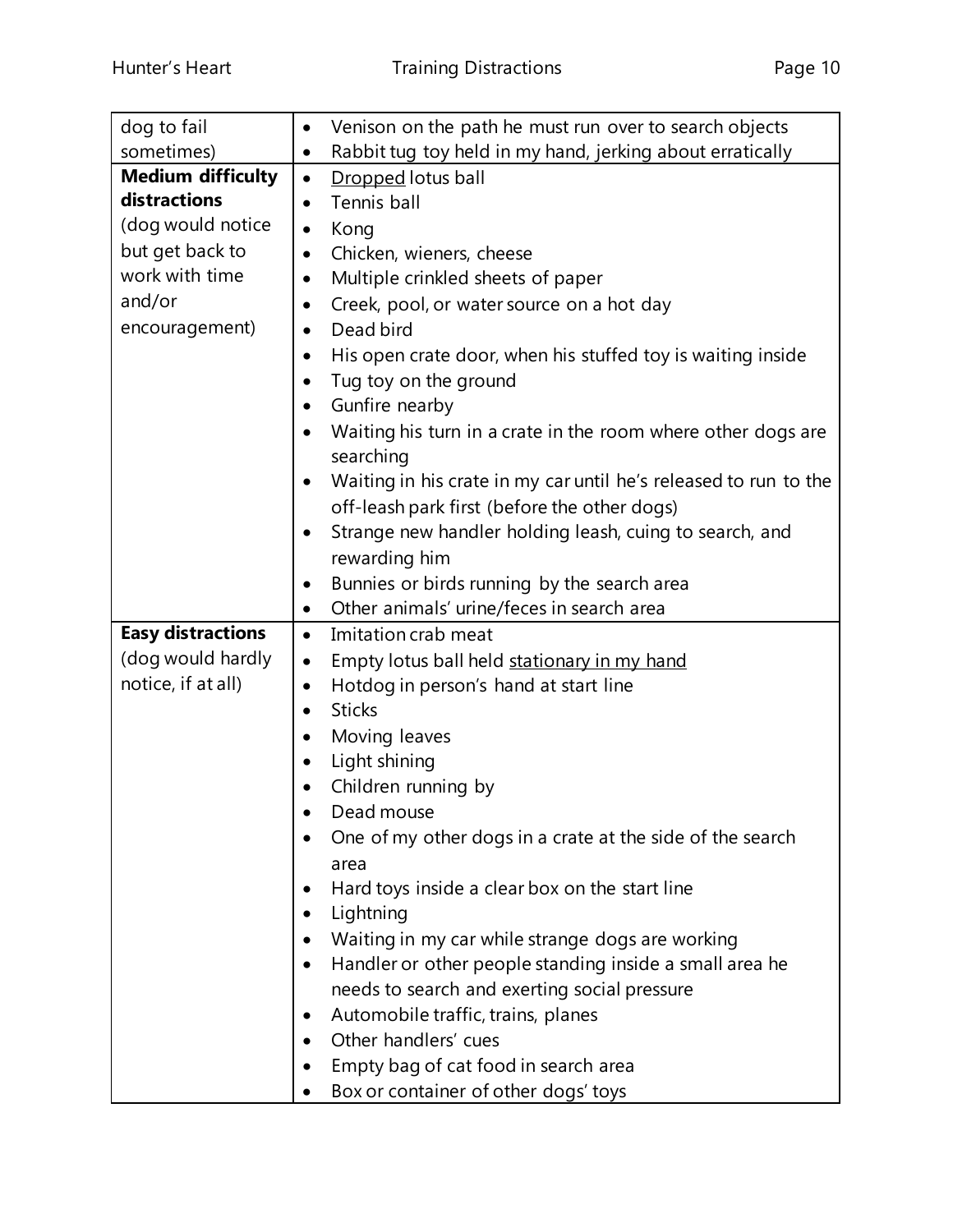Now begin writing your list of distractions for your dog. What's an easy distraction, that your dog will hardly notice, and would pay little attention then get to work? Then fill in the most difficult distraction you can imagine. And finally, complete the medium difficulty distractions, which will fill out your list, in between the two extremes.

Don't forget to include objects and conditions which you may encounter in searching containers, interiors, exteriors and vehicles in nosework competition, as well as environmental stressors before, during and after an outing. For example, while your dog waits in your vehicle for his turn to search, will he be repeatedly spinning and whining? If the ground is soaked by a sudden rain or there's snow on the ground in an exterior search, will your dog still lie down to indicate source?

If you put a crumpled piece of paper on the floor, dogs that are visually stimulated will find that item distracting. If you put a wiener on the floor, that's probably even harder. For some dogs, seeing the flash of a watch reflecting sun or the flash from a photographer cause intense focus on the distraction, and inability to work. When distractions happen (during training or competing), wait to give your cue until your dog has recovered and is ready to work, so you set your dog up for success. Time doesn't start until you say your cue, or you or your dog cross the start line, so take your time!

For reactive dogs, be calm so your dog is calm. Arrive early so your dog can see and hear and experience the environment and get it out of his system. If any family members or friends attend to watch you and your dog, be sure the dog meets them before your run. Surprising the dog during a run with the appearance of her favorite person is a recipe for trouble. The gold standard in training would be to recognize the presence of that person as a distraction and work though it systematically in practice. Start easy, with that person standing frozen and silent farther away and gradually getting closer behaving in a goofy, animated way that incites exciting play. Similarly, familiar dogs in the environment can be a huge distraction. Control the environment so you can train appropriate levels of challenge and set your dog up for success.

Once you've completed your dog's list of distractions, use them to fill in the blanks on this form, as appropriate for your dog.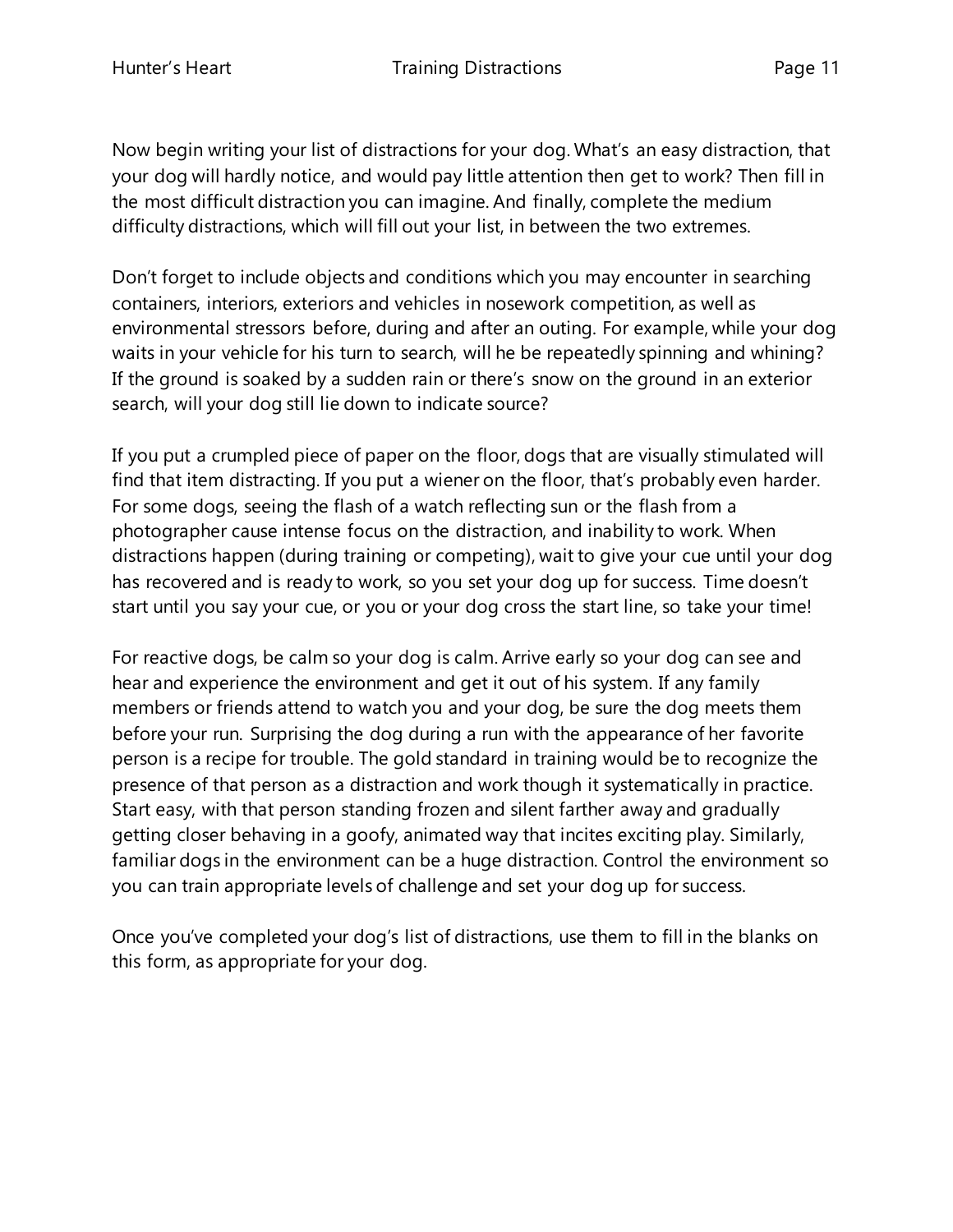|                          | 'S DISTRACTIONS |       |  |  |  |  |
|--------------------------|-----------------|-------|--|--|--|--|
| Dog's name:              |                 | Date: |  |  |  |  |
| <b>Extremely</b>         | 1               |       |  |  |  |  |
| challenging              | 2               |       |  |  |  |  |
| distractions             | $\overline{3}$  |       |  |  |  |  |
| (would always            | $\overline{4}$  |       |  |  |  |  |
| cause dog to fail)       | 5               |       |  |  |  |  |
| <b>Difficult</b>         | 1               |       |  |  |  |  |
| distractions that        | $\overline{2}$  |       |  |  |  |  |
| (would sometimes         | $\overline{3}$  |       |  |  |  |  |
| cause the dog to         | 4               |       |  |  |  |  |
| fail)                    | 5               |       |  |  |  |  |
| <b>Medium difficulty</b> | 1               |       |  |  |  |  |
| distractions             | $\overline{2}$  |       |  |  |  |  |
| (dog would notice        | 3               |       |  |  |  |  |
| but get back to          | $\overline{4}$  |       |  |  |  |  |
| work with time           | 5               |       |  |  |  |  |
| and/or                   |                 |       |  |  |  |  |
| encouragement)           |                 |       |  |  |  |  |
| <b>Easy distractions</b> | $\mathbf{1}$    |       |  |  |  |  |
| (dog would hardly        | $\overline{2}$  |       |  |  |  |  |
| notice, or               | 3               |       |  |  |  |  |
| completely ignore)       | 4               |       |  |  |  |  |
|                          | 5               |       |  |  |  |  |

#### **Rank Your Dog's Favorite Rewards**

So far, you've itemized distractions that may negatively impact your dog's searches. Next, you need to figure out reward incentives you could offer your dog to make searching and finding odor so motivating, he'd be more likely to ignore some of the distractions. What are all the rewards you could offer as reinforcement in training? Include foods, toys and activities (aka life rewards, such as going to play fetch at the park).

It's important to understand what your dog finds rewarding and when that reward is best. For example, if your dog loves to swim, going to the creek after a training session on a sunny day can be a fantastic reward. But if it's -10°C in a blizzard, then falling through the ice wouldn't have the same level of attractiveness.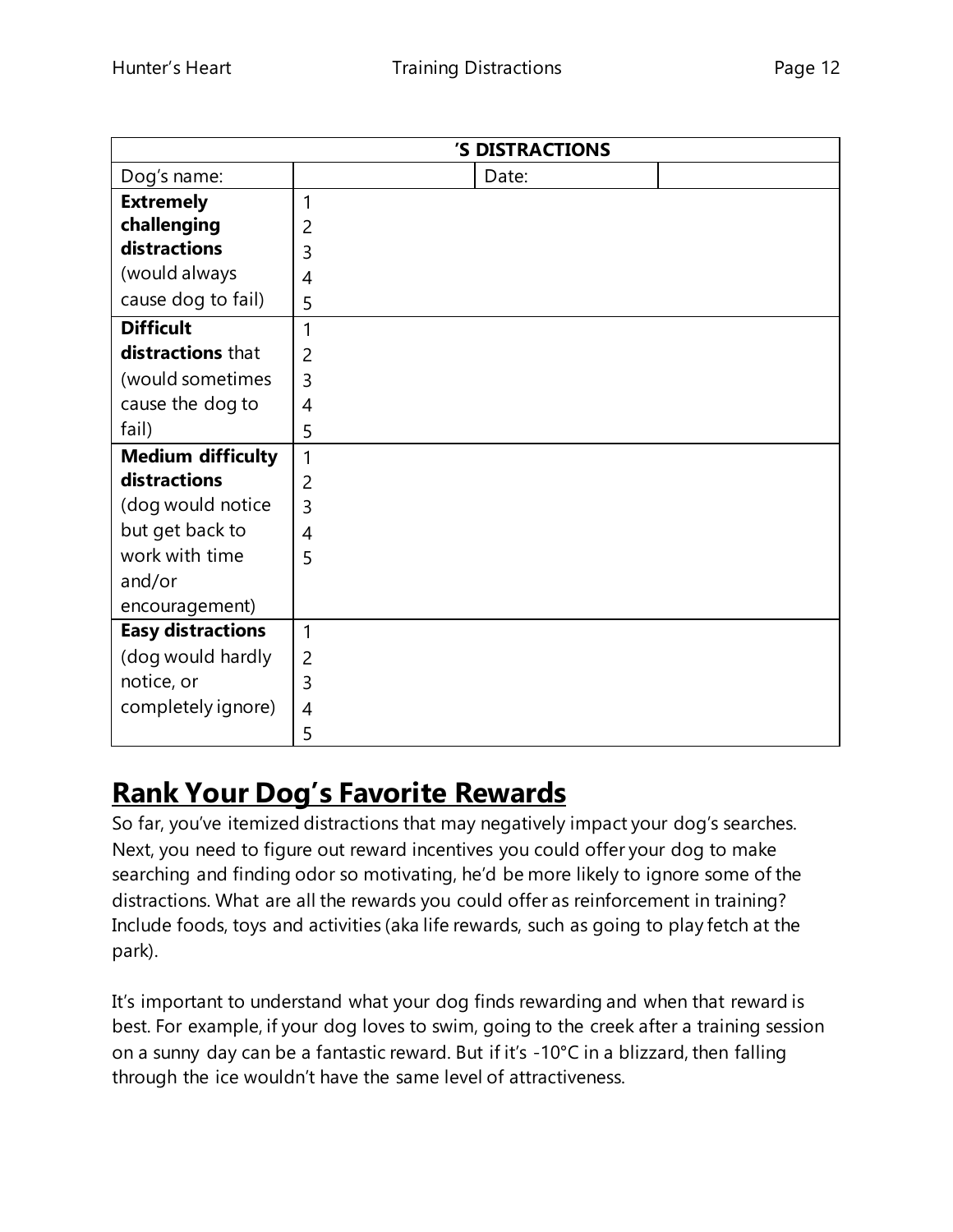Similarly, Boo likes snuggling after we get home for training at the barn and have eaten our dinners. If I tried to offer snuggling during his searches, he would prefer to search and my touch would become mildly aversive in comparison.

Also, the value of food rewards is dependent on satiety. When you're very hungry, food becomes very enticing. But after you ate a holiday meal of 12 courses, even desert may not seem as attractive. Saying "my dog loves food" is too vague. Instead, specify foods your dog is crazy about e.g. hamburger, and foods he may take or spit out e.g. lettuce (low value).

Upon completing your dog's list of rewards, assign each reward a letter according to how much the dog loves it. We'll use letters to rank the rewards and create a hierarchy, as follows:

A. Rewards your dog is crazy about. He loves these, and wants them any time, any place

Use A+ for 1-2 things that are your dog's absolute favorites. A+ rewards are so great, the dog may seem to lose his brain around, and it would be difficult for him to focus on training. But he loves them so much, using these rewards is worth the effort!

- B. Rewards he enjoys. He'll take these most of the time
- C. Rewards he's interested in taking sometimes
- D. Rewards he's rarely interested in.
- E. Things your dog doesn't want at any time.

Here's a sample table for my dog Boo:

| <b>BOO'S REWARDS</b> |                                                                                        |                                                                                                              |                                                                                                                                |                                                                                                                       |                                                                                                                                                                                                          |  |
|----------------------|----------------------------------------------------------------------------------------|--------------------------------------------------------------------------------------------------------------|--------------------------------------------------------------------------------------------------------------------------------|-----------------------------------------------------------------------------------------------------------------------|----------------------------------------------------------------------------------------------------------------------------------------------------------------------------------------------------------|--|
| $A +$                | A                                                                                      | B                                                                                                            | C Shows                                                                                                                        | D Rarely                                                                                                              | E Not                                                                                                                                                                                                    |  |
| Crazy                | Loves                                                                                  | Enjoys                                                                                                       | interest                                                                                                                       | Shows                                                                                                                 |                                                                                                                                                                                                          |  |
| Favorites            |                                                                                        |                                                                                                              | sometimes                                                                                                                      | interest                                                                                                              |                                                                                                                                                                                                          |  |
| Plush bird<br>toy    | Thrown<br>$\bullet$<br>lotus<br>ball<br>(jackpot<br>toy<br>stuffed<br>with<br>venison) | Dropped<br>$\bullet$<br>lotus ball,<br>stuffed<br>with<br>wieners<br>Whole<br>$\bullet$<br>wiener<br>held in | A bowl of<br>$\bullet$<br>dry dog<br>food on<br>the floor<br>Swimming<br>$\bullet$<br>on a hot<br>day<br>Chew toy<br>$\bullet$ | Crinkled<br>$\bullet$<br>papers on<br>the floor<br>Small<br>$\bullet$<br>spilled<br>pieces of<br>food on<br>the floor | Golf balls<br>$\bullet$<br>Milker<br>$\bullet$<br>Firehose<br>$\bullet$<br>Rope toy<br>$\bullet$<br>Plastic duck<br>$\bullet$<br>Antler<br>$\bullet$<br>Nylabone<br>$\bullet$<br>Seeing the<br>$\bullet$ |  |
|                      |                                                                                        | hand,<br>offered by                                                                                          | such as<br>Kong                                                                                                                | Closed<br>$\bullet$<br>Rubbermai                                                                                      | dogs of<br>Carla's                                                                                                                                                                                       |  |
|                      |                                                                                        | saying "get<br>it"                                                                                           |                                                                                                                                | d storage<br>container                                                                                                | training<br>partners                                                                                                                                                                                     |  |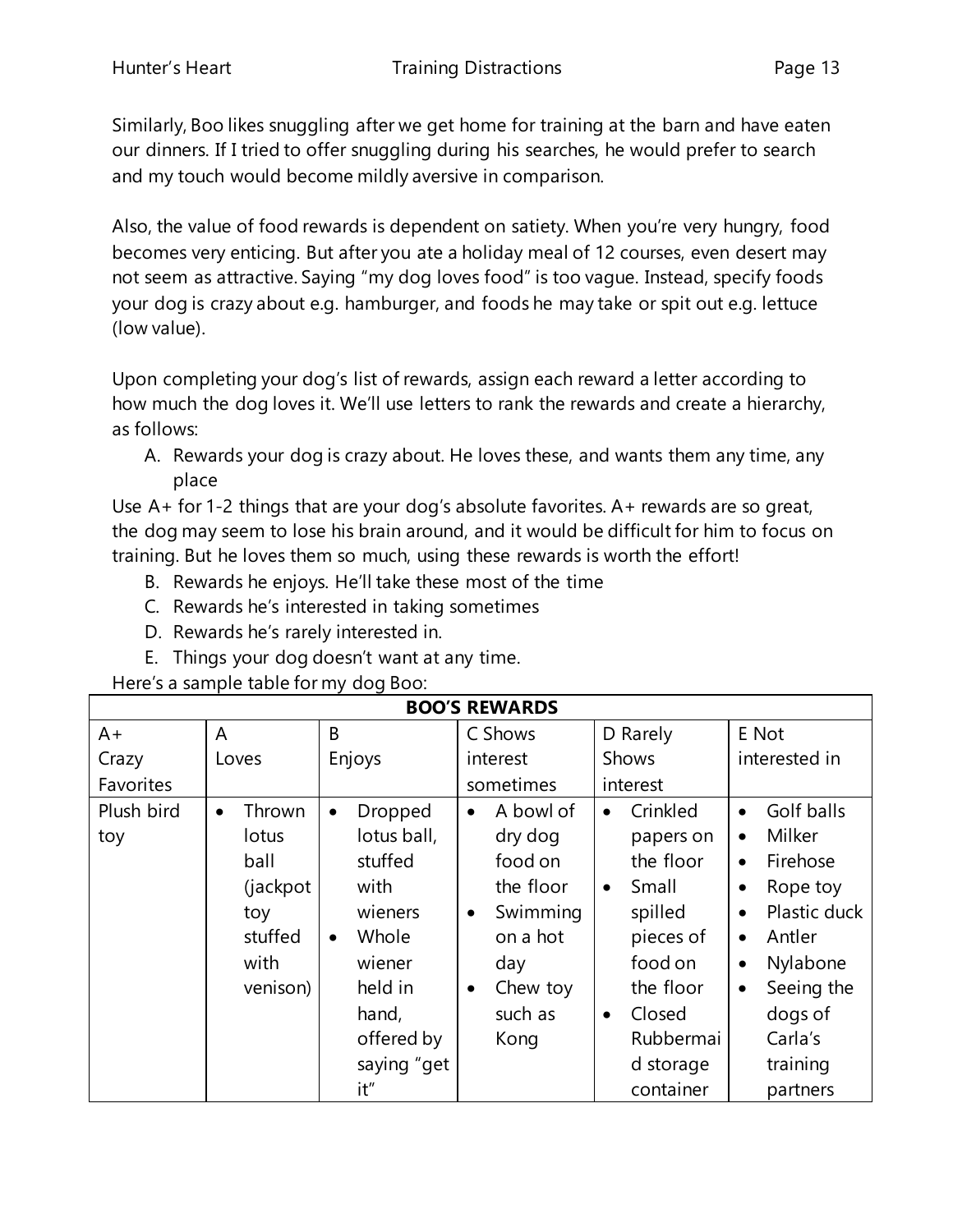|  | $\bullet$ | Going for          | $\bullet$ | Running to |           | holding    |  |
|--|-----------|--------------------|-----------|------------|-----------|------------|--|
|  |           | an off             |           | his open   |           | food       |  |
|  |           | leash walk         |           | crate      | $\bullet$ | Seeing     |  |
|  |           | in the             | $\bullet$ | Other      |           | Carla's    |  |
|  |           | country, in        |           | dogs we    |           | training   |  |
|  |           | any                |           | live with, |           | partners   |  |
|  |           | weather            |           | when       | $\bullet$ | Escaping   |  |
|  | $\bullet$ | <b>Bully stick</b> |           | present on |           | from the   |  |
|  | $\bullet$ | Meeting            |           | course     |           | yard to go |  |
|  |           | new                |           |            |           | on a run   |  |
|  |           | people             |           |            |           | by himself |  |

Every dog is different. For example, some dogs love snuggles, and others shrink away so you have to work on counter conditioning them to accept. While teaching your dog to accept touching is a useful exercise, snuggling wouldn't be rewarding for that dog today.

Review and consider all of the items and activities you might be able to incorporate into your training, and specify when they'd be useful as rewards, and when they wouldn't.

|           | 'S REWARDS |        |           |                |               |  |  |
|-----------|------------|--------|-----------|----------------|---------------|--|--|
| $A+$      | A          | B      | C Shows   | D Rarely       | E Not         |  |  |
| Crazy     | Loves      | Enjoys | interest  | Shows          | interested in |  |  |
| Favorites |            |        | sometimes | interest       |               |  |  |
|           |            |        |           |                |               |  |  |
| 2         | 2          | 2      |           | $\overline{2}$ | 2             |  |  |
| 3         | 3          | 3      | 3         | 3              | 3             |  |  |
| 4         | 4          | 4      | 4         | 4              | 4             |  |  |
| 5         | 5          | 5      |           | 5              | 5             |  |  |
|           | 6          | 6      | 6         | 6              | 6             |  |  |
|           |            | 7      |           | 7              |               |  |  |
|           | 8          | 8      | 8         | 8              | 8             |  |  |
|           | 9          | 9      | 9         | 9              | 9             |  |  |
|           | 10         | 10     | 10        | 10             | 10            |  |  |

Now use your notes to record your dog's reward hierarchy, as of today.

## **Balance Distractions with Rewards**

The more challenging the distraction, the higher the value rewards you should use to make it worthwhile for your dog to make the correct choice. For example, if you are in a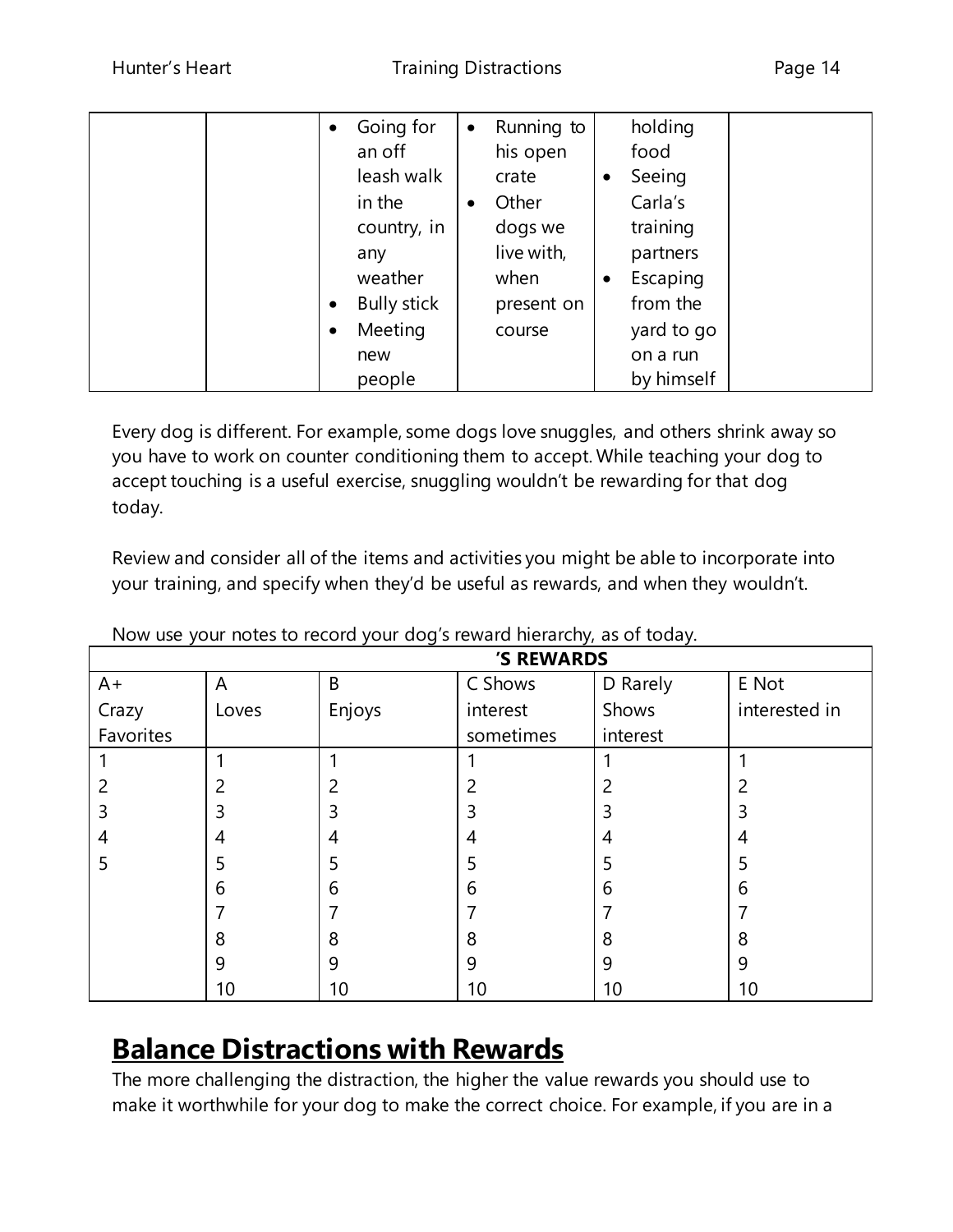new environment with loud, frantic activity, unusual boxes, strange dogs and toys lying willy nilly around the search environment, the dry dog kibble you use to train at home will probably be insufficient to even get your dog's attention. Plan to bring high value rewards with you so you can upgrade the incentive to a better than usual reward such as rotisserie chicken breast or whole wieners. Having more rewards gives you more options.

## **Progressing the Presentation of A Distraction**

Only the handler can control the environment, which is a major factor in whether dog succeeds. For a given food or toy distraction, you can play with its attractiveness by modifying its presentation as follows:

- Start easy. The distraction should be inaccessible, but clearly visible on the start line, a few feet away from the single hot box. For example, I put punch holes in a container of Caesar moist dog food, then put it in an open Ziploc bag, then place that in a shopping bag I've tied the top of, and place it on the start line. (To stay safe, you have to be fairly confident the dog won't just swallow the entire assembly. Don't leave your dog unattended with hides or with distractions.)
- Then increase the ventilation by inserting the distraction into a metal suet container (so the dog can smell the distraction but can't self-reward). If there is any possibility that the dog might consume the distraction very quickly, you need to make it safe to train, again by preventing self-rewarding.
- Change the picture by placing the distractor inside a box where it is not visible. Dogs sometimes react differently to concealed distractions vs. easy visible distractions.
- Then make the distraction more accessible, by holding it in your open palm. (Simply close your hand if he tries to steal, then offer him the choice again.)
- Finally, place the distraction on the floor, under your foot. (Most dogs hesitate to steal food out of a human's hand, but once it's on the floor, dogs are far more likely to try to steal it.)
- If you want a challenge, the most difficult presentation would be leaving the item free and easily accessible on the floor. Maintain a fun attitude and notice when your dog improves.

Once you're happy with your dog's performance with that distraction, plan your next training session with another, higher value distraction and work through the same progression using 1 hot box.

## **Uber Challenging Distractions**

When working with your dog's most challenging distractions, the work can be stressful. Use A+ (the highest value) rewards, to make it worth your dog's while, so he leaves the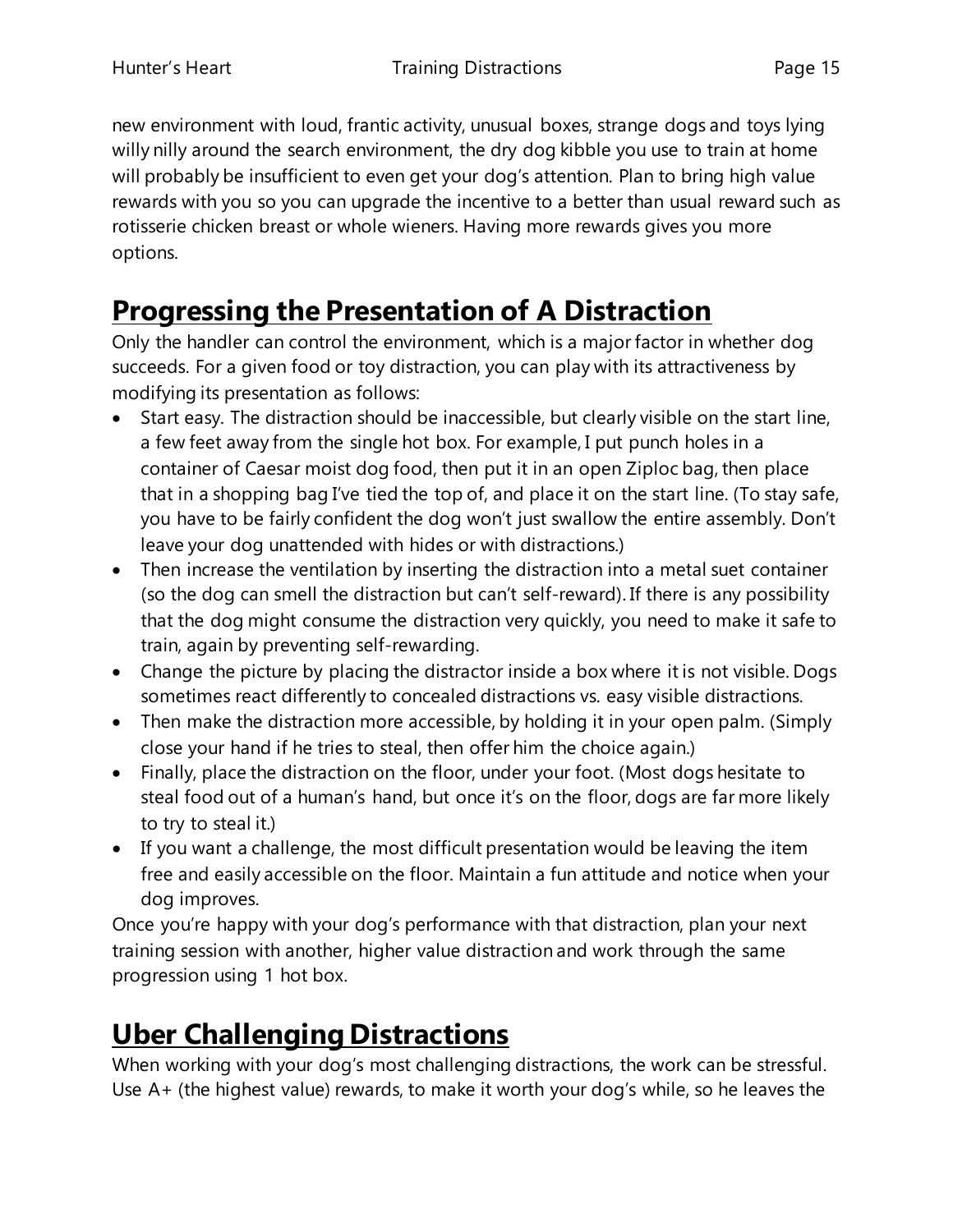distraction to search for odor. Don't expect perfection immediately. Do recognize small incremental improvements, and reward highly.

Research suggests dogs can tell the difference between nonsense words and sincere praise. Don't dispassionately deliver food and toy rewards at source, but rather, praise your dog by telling him honestly what a great job he did.

Introduce the dog's most challenging distraction far away, in another room. Move it closer, gradually, as long as the dog is successful. For example, if the dog is distracted by a squeaky toy, start with 1 squeak by volunteer 50 feet away, in another room. Then stop the distraction and hopefully the dog will recover and start to search. Do not repeat your search cue! If the dog succeeds, move the distraction to 40 feet.

## **Add the Second Box**

Once you've worked through most of the distractions on 1 box, then you can try adding a second box, as long as your dog continues to progress in the confidence, reliability and speed of his indication.

Gradually add boxes one at a time. When you have 12 boxes in a row, you're ready to try a pre-trial/DOT/ORT or novice container search.

## **MONITORING PROGRESS Do You Need to Reevaluate?**

Training can be surprising, when distractions like steak are passed up by dogs who dive in to try to steal a crust of bread in garbage strewn on the floor of the search. Over time, try to train all food, toy, noise and life reward distractions you might encounter in trials. Eventually, you would be wise to train in exterior environments where other dogs have urinated and defecated, and where there are prey smells and scat from other animals. But if a beginner dog can't ignore dried food in the handler's vest or celery in a lunch bag, then that challenge might be more useful to save for a future time when the dog is more ready.

## **Monitor Your Rate of Reinforcement**

Your rate of reinforcement can tell you a lot about the success of your training sessions. Video your sessions and compare how long the dog works with how many rewards he received. If the dog received 30 rewards in a 2-minute session, that session was highly rewarding and motivational. But if the dog searched for 10 minutes and only received 2